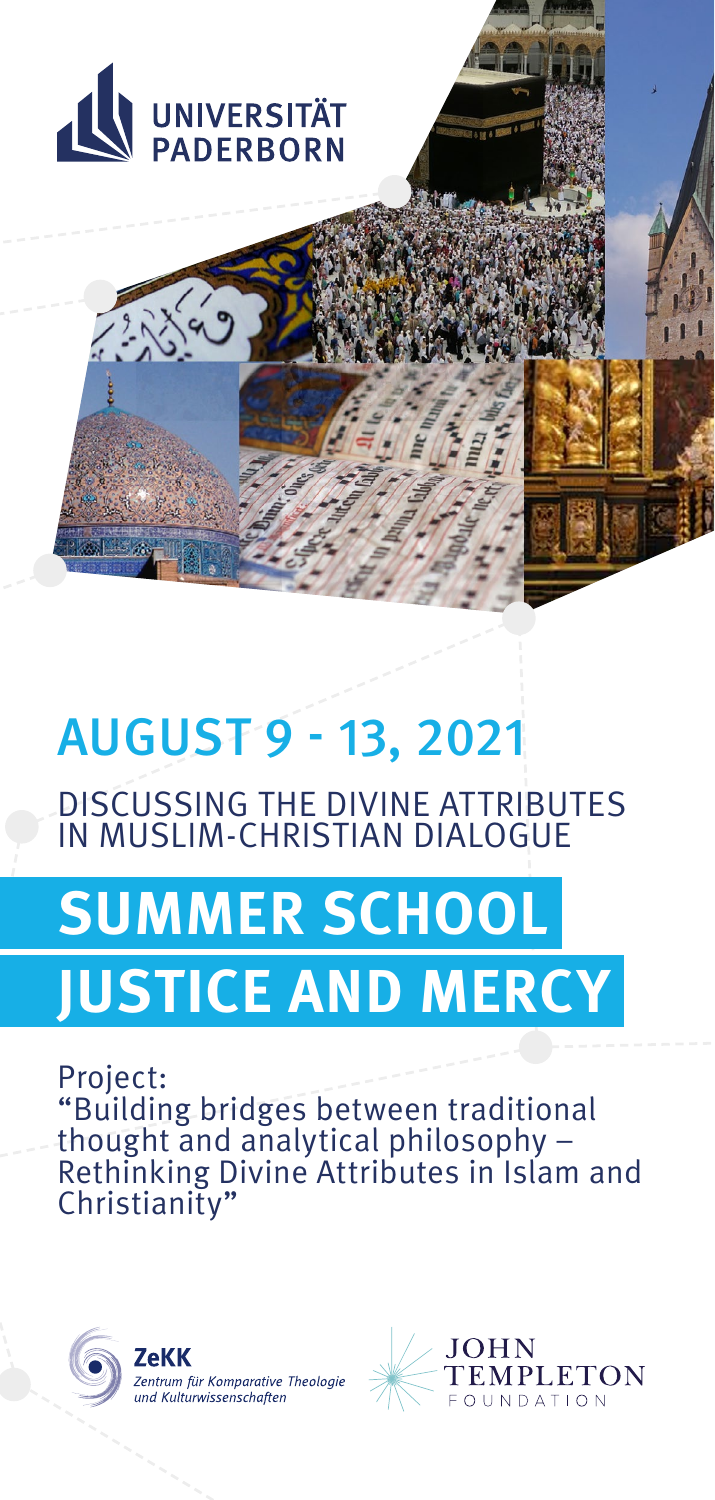# PROGRAMME

**SUNDAY | 08** Arrival: 7 pm: Getting together

**MONDAY | 09** 9-9.30 am: Welcome Addresses

9.30-10.30 am: Lecture by Muna Tatari: Justice and Mercy in Classical Islamic Thought and Today´s Relevance: The Dispute between Abd al-Jabbar ibn Ahmad and Abu Hamid Muhammad al-Ghazali

10.30-11 am: Discussion Coffee break

11.15-12.15 am: Lecture by Jochen Schmidt: Sin and Mercy in Luther's Theology  $-$ Hunch break

2.30-4 pm: Seminar 1 and 2 Coffee break

4.30-6 pm: Seminar 3 and 4 Dinner

# Seminar 1:

Jochen Schmidt and Muna Tatari: God's Justice and Mercy and the Life of the Religious Believer. Sunni and Lutheran Perspectives on the Ethical Dimensions of Divine Attributes

# Seminar 2:

Georg Gasser and Seyed Hassan Eslami Ardakani: Justice and Mercy for Animals?! Perspectives from Islamic and Christian Philosophical and Systematic Theology

# Seminar 3:

Maureen Junker-Kenny and Farid Esack: God's Justice and Mercy from the Perspective of the Victims of History and Liberation Ethics

#### Seminar 4:

Klaus von Stosch and Jerusha Tanner Rhodes: Mary and Muhammad as Exemplars of Mercy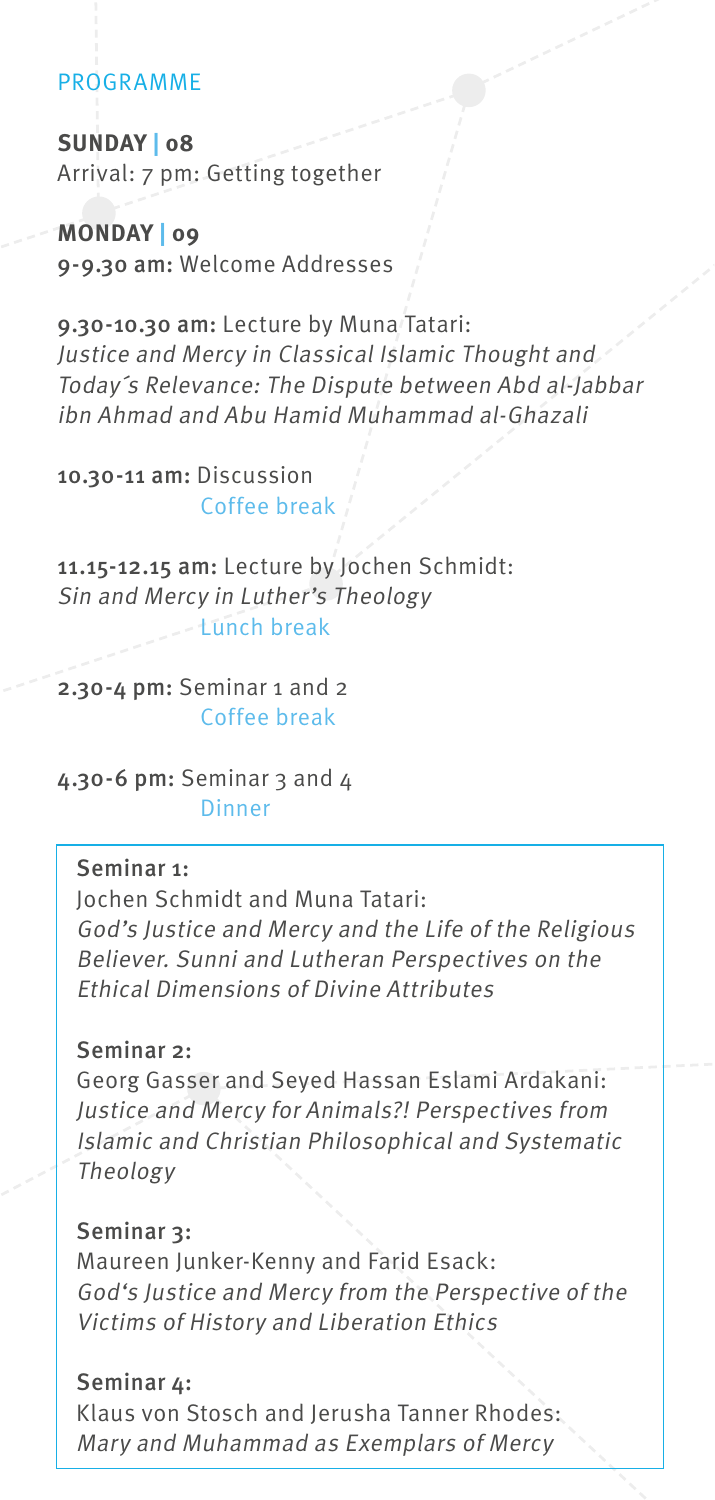#### **Tuesday | 10**

9-10 am: Lecture by Georg Gasser: Human Suffering and Divine Justice? Philosophical Interpretations of the Book of Job

10-10.30 am: Discussion Coffee break

11-12 am: Lecture by Seyed Hassan Eslami Ardakani: Treating Animals Justly and Mercifully: An Islamic Perspective

12-12.30 am: Discussion Lunch break

2.30-4 pm: Seminar 1 and 2 Coffee break

4.30-6 pm: Seminar 3 and 4 **Dinner** 

7.30-9 pm: Public Panel Debate: Maria als Zeichen der Barmherzigkeit in Christentum und Islam

# **Wednesday | 11**

9-10 am: Lecture by Jerusha Tanner Rhodes: Muslima Theology as Comparative Feminist Theology

10-10.30 am: Discussion Coffee break

11-12 am: Lecture by Klaus von Stosch: A Christian Encounter with Mary as Sign of Mercy in the Qur´an

12-12.30 am: Discussion Lunch break

Leisure Program and Free Time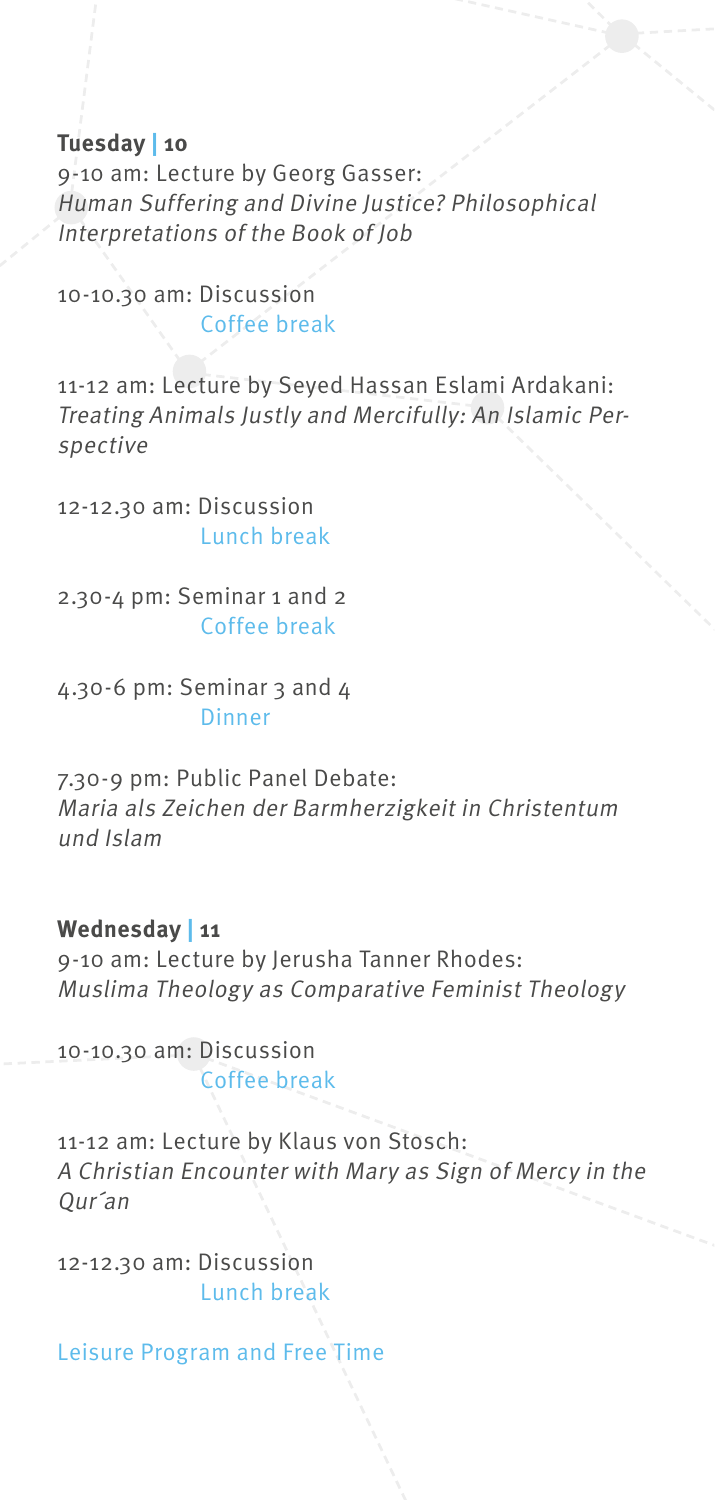#### **Thursday | 12**

9-10 am: Lecture by Farid Esack: Perspectives on God´s Justice and Mercy by a Muslim Liberation Theologian

10-10.30 am: Discussion Coffee break

11-12 am: Lecture by Maureen Junker-Kenny: Justice and Mercy as a Paradoxical Task? The Perspectives of F. Schleiermacher and P. Ricoeur on Evil, Accountability and the Question of Reconciliation

12-12.30 am: Discussion Lunch break

2.30-4 pm: Seminar 1 and 2 Coffee break

4.30-6 pm: Seminar 3 and 4 **Dinner** 

7.30-9 pm: Public Panel Debate: Justice and Mercy. Discussing the Divine Attributes in Muslim-Christian Dialogue

**Friday | 13** 9-10 am: Seminar 1 and 2 Coffee break

10.15-11.15 am: Seminar 3 and 4

11.30 am-1 pm: Poster and Presentation Session for Research Project by PhD/ Graduate Students Lunch break

2-3 pm: Evaluation of the Programme

End of Programme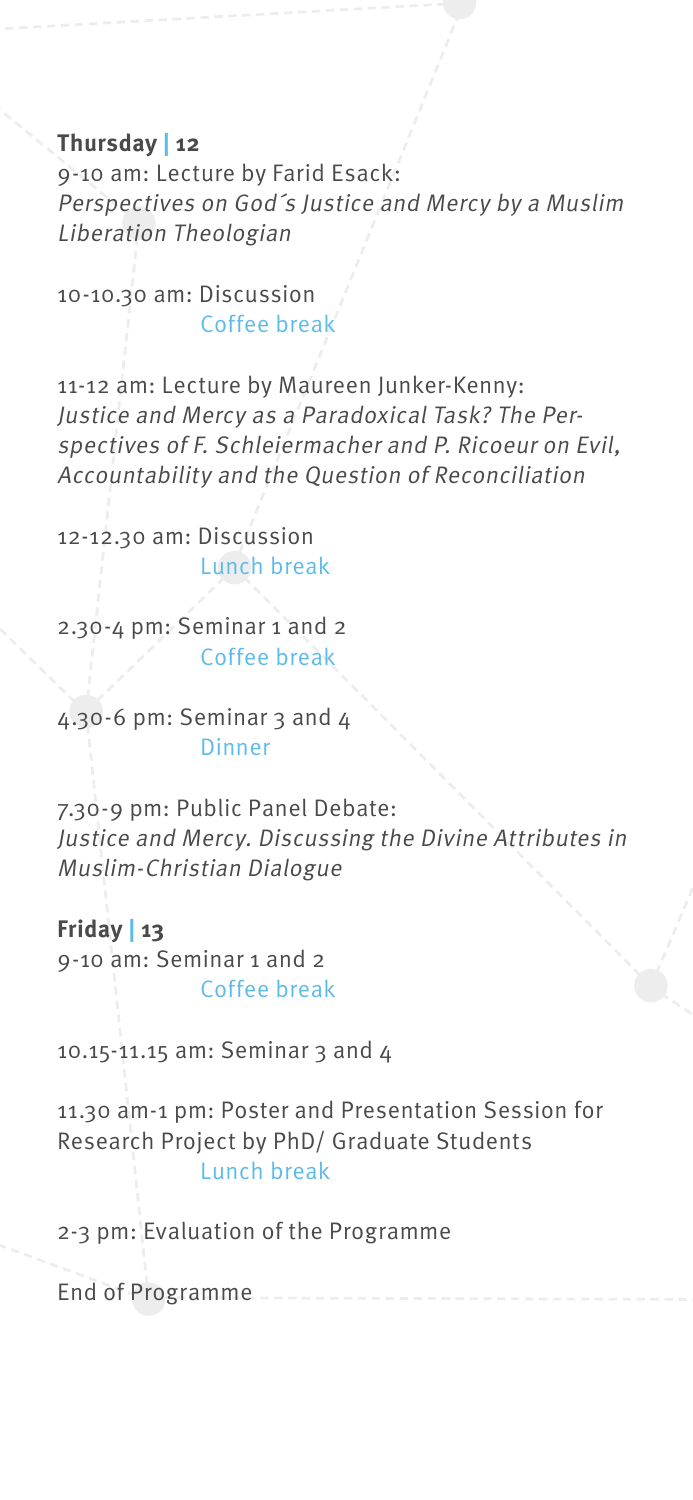# ABOUT

It has been a major question in traditional theological thinking how the Divine Attributes are to be understood. Recent debates in analytical philosophy have allowed new approaches that, however, are often not linked to those traditional debates. The project "Building bridges between traditional thought and analytical philosophy - Rethinking Divine Attributes in Islam and Christianity" aims at bringing the traditional theological discussions in touch with the modern analytical debate. Moreover, analytical philosophy has mostly focussed on Christian Theism, while we intend to explore the possibility of using analytical philosophy as a tool in inter-religious dialogue. Thus, the project focuses on the following questions:

- How can we perceive the attributes of Omnipotence and Omniscience, Justice and Mercy, Simplicity and Divine Action?
- What can analytical philosophy contribute to an understanding of those attributes?
- Is analytical philosophy an appropriate method to find a "common ground" between Muslim and Christian theologians who are dealing with similar questions?

Those questions will be explored in three consecutive Summer Schools. This format aims at connecting people and discourses that would otherwise remain separated. The second Summer School, "Discussing the Divine Attributes in Muslim-Christian Dialogue 2021: Justice and Mercy", will take place from August 9 to 13, 2021.

#### **SERVICES**

Students from Iran: financial support for travel 400  $\epsilon$ (round trip) Students from Turkey and Tunisia: financial support for travel 200 € (round trip)

Accomodation will be covered for all students except for students from Paderborn, it will be provided from August 8 to 14 in four-bed rooms (single rooms for surcharge can be requested).